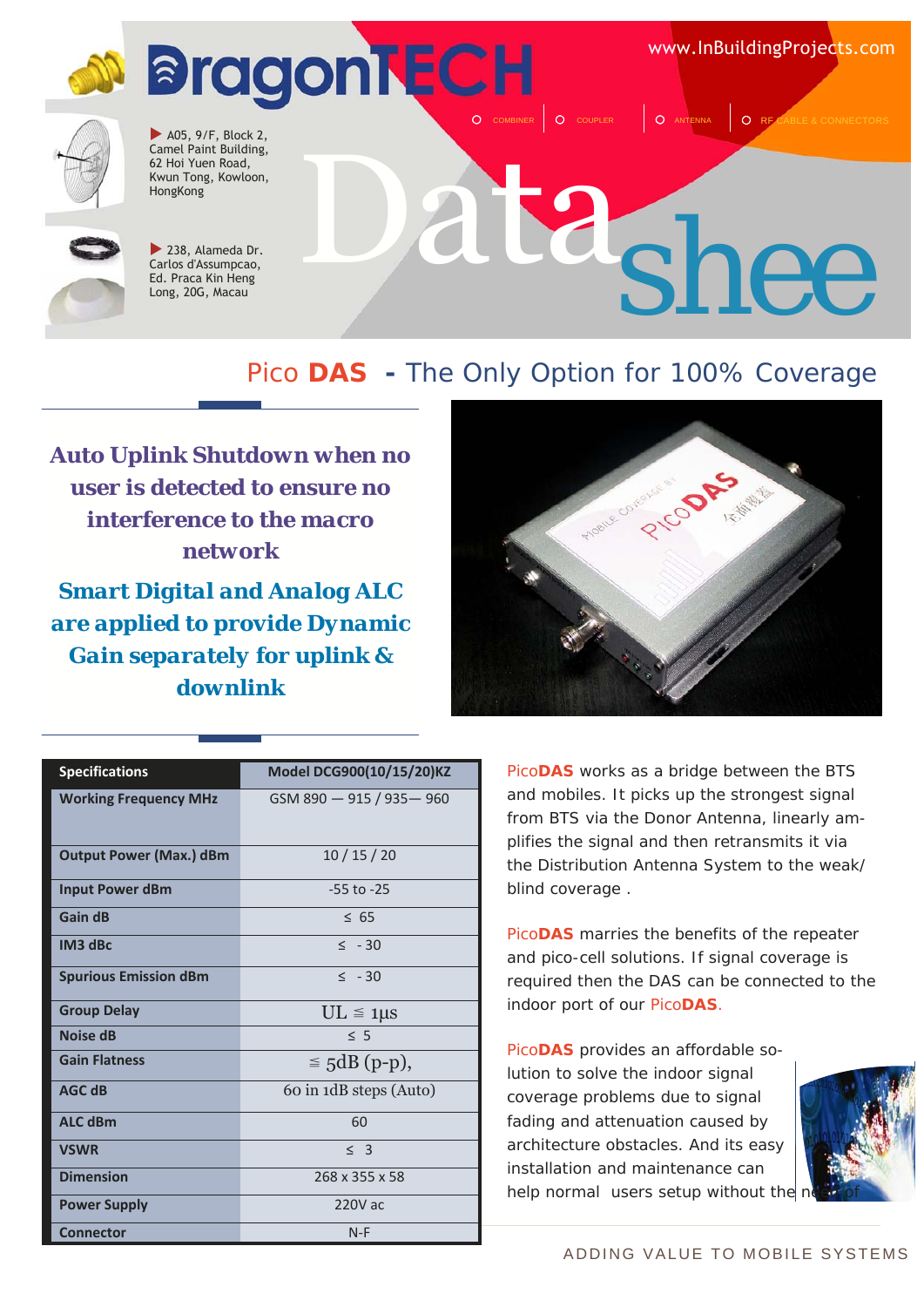

### **MCPA RF Amplifier Modules**





| <b>Specifications</b>             | DT-G900-KM-43-I                                                                                |
|-----------------------------------|------------------------------------------------------------------------------------------------|
| <b>Bandwidth MHz</b>              | Any 40 MHz band                                                                                |
| <b>Output Power (Max.)</b><br>dBm | $43 - 46(20 - 40w)$                                                                            |
| <b>Air Interface</b>              | EGSM / CDMA / DCS / WCDMA                                                                      |
| <b>Gain dB</b>                    | 50                                                                                             |
| <b>Gain Flatness dB</b>           | $\pm 0.5$                                                                                      |
| <b>Linearity</b>                  | First adjacent channel ACLR 1 < -<br>$51$ dBc<br>Second adjacent channel ACLR 2 <<br>$-60$ dBc |
| <b>Efficiency</b>                 | 13.4 to 20                                                                                     |
| Temperature °C                    | $+5$ to $+45$                                                                                  |
| <b>Intermod dBc</b>               | $-55$ (Typical)                                                                                |
| <b>Harmonics dBm</b>              | $-13/1$ MHz                                                                                    |
| <b>VSWR</b>                       | 1.4                                                                                            |
| <b>Power Supply DC</b>            | 28 Vdc                                                                                         |



#### **RF Amplifier Modules**

The DT MCPA amplifier modules offer compact, economical amplifier solutions for OEMS. They are housed in die-cast boxes and do not include power supplies or fan forced cooling. They can be supplied with a suitable heatsink if required.

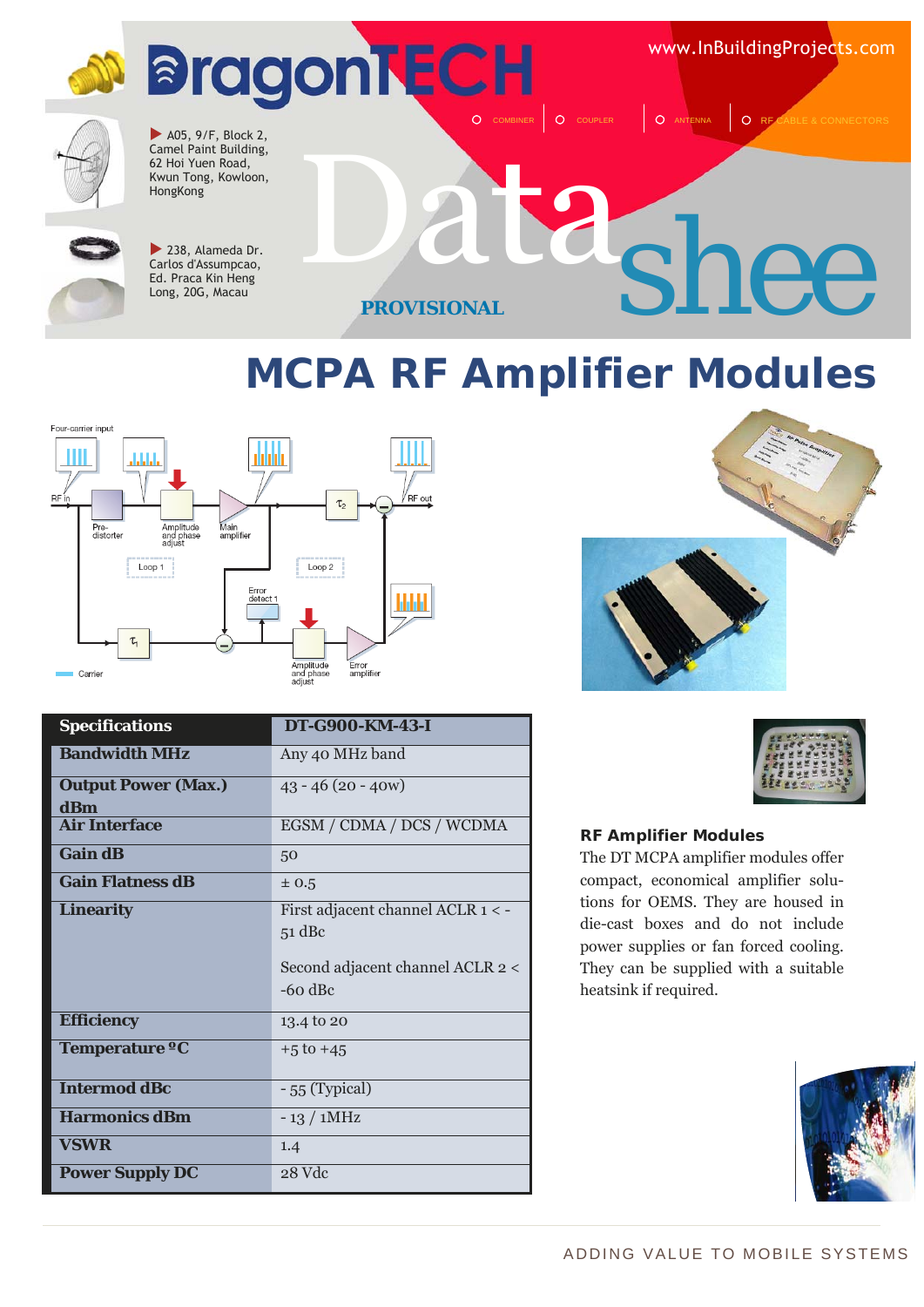

www.InBuildingProjects.com

Data *shee*

O COUPLER Q ANTENNA Q RF C



 $\blacktriangleright$  A05, 9/F, Block 2, Camel Paint Building, 62 Hoi Yuen Road, Kwun Tong, Kowloon, HongKong



 $\blacktriangleright$  238, Alameda Dr. Carlos d'Assumpcao, Ed. Praca Kin Heng Long, 20G, Macau

### **RF Repeater Series**



**Features**  • Enable Signal Coverage indoor & Outdoor

- Avialable in 1 Band, Dual Band & Tri Band ver‐ sions
- Works with all mobile operators, HSDPA, EDGE & GPRS support for data
- Different modules and combinations available for CDMA, GSM, DCS & WCDMA
- LED monitor the status of operation
- Normal AC Power Supply



*Full Range of Products to suit your needs: Any Band Any Combination 7 to 46 dBm Low Noise High Performance AGC* 

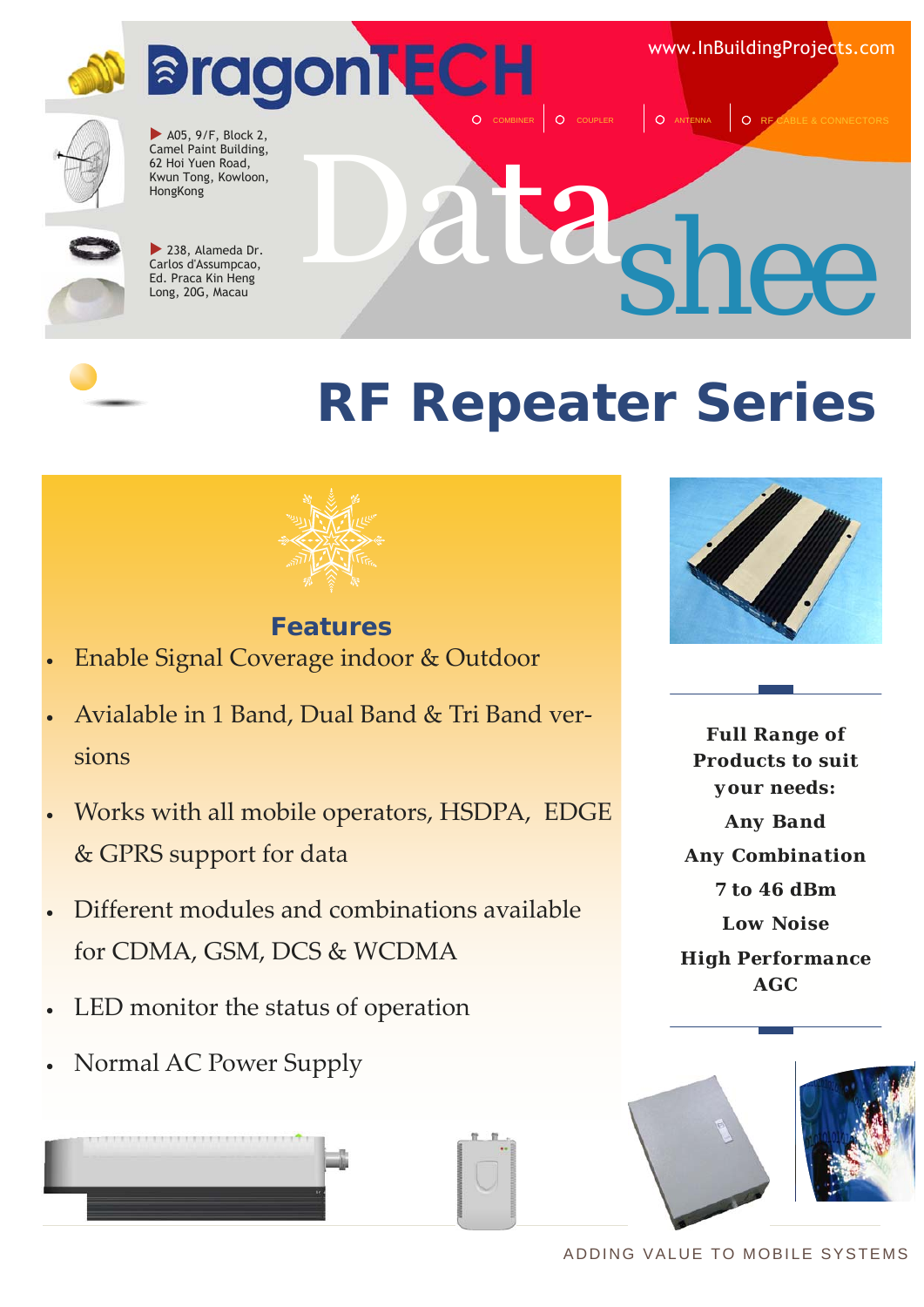www.InBuildingProjects.com



 $\blacktriangleright$  A05, 9/F, Block 2, Camel Paint Building, 62 Hoi Yuen Road, Kwun Tong, Kowloon, HongKong



 $\blacktriangleright$  238, Alameda Dr. Carlos d'Assumpcao, Ed. Praca Kin Heng Long, 20G, Macau

## Data *shee*

O COUPLER | O ANTENNA | O RF

### **RF Repeater Series**

| <b>Specifications</b>  | <b>Model DC 30</b>            | <b>Model DC 20</b>        | <b>Model DC10</b>                                    |
|------------------------|-------------------------------|---------------------------|------------------------------------------------------|
|                        |                               |                           |                                                      |
|                        | <b>TRI BAND</b>               | <b>DUAL BAND</b>          | <b>SOLO</b>                                          |
| <b>Working Fre-</b>    | GSM 890 - 915 / 935 - 960     | GSM 890 - 915 / 935 - 960 | Anyone of :                                          |
| quency MHz             |                               |                           |                                                      |
|                        | DCS $1710 - 1785 / 1805$      | DCS $1710 - 1785 / 1805$  | GSM 890 - 960                                        |
|                        | 1880                          | 1880                      | DCS 1710 - 1880                                      |
|                        | WCDMA 1920 -1980 /            |                           |                                                      |
|                        | $2110 - 2170$                 |                           | WCDMA 1920 - 2170                                    |
|                        |                               |                           |                                                      |
|                        |                               |                           | CDMA 825 - 880MHz                                    |
|                        |                               |                           |                                                      |
| <b>Power (Max.)</b>    |                               | 7 to 46 dBm               |                                                      |
| dBm                    |                               |                           |                                                      |
| <b>Gain dB</b>         | $\leq 60$                     | $\leq 55$                 | $\leq 55$                                            |
| <b>IM3 dBc</b>         | $\leq$ - 30                   | $\leq -30$                | $\leq -30$                                           |
|                        |                               |                           |                                                      |
| <b>Noise dB</b>        | $\leq 10$                     | $\leq 6$                  | $\leq 6$                                             |
| <b>Gain Adjustment</b> | $o - 31$ dB(1dB step)         | $o - 31$ dB(1dB step)     | $o - 31$ dB(1dB step)                                |
| <b>ALC dB</b>          | 20                            | 30                        | 30                                                   |
|                        |                               |                           |                                                      |
| <b>VSWR</b>            | $\leq$ 3                      | $\leq 2.0$                | $\leq 2.0$                                           |
| <b>Dimension</b>       | 268 x 355 x 58                | 218 x 145 x 42            | 218 x 145 x 42                                       |
| <b>Power Supply</b>    | 220V ac                       | $220V$ ac                 | $*$ all specifications subject to final confirmation |
|                        | <b>Full Range of Products</b> |                           |                                                      |
| 6                      | $-F$                          |                           | $N-F$                                                |
|                        | to suit vour needs:           |                           |                                                      |



**Contact:**

#### Stephen Sou

**Marketing Director HK +852 812 77522 Macau +853 2875 7866 ssou@macau.ctm.net**



#### ADDING VALUE TO MOBILE SYSTEMS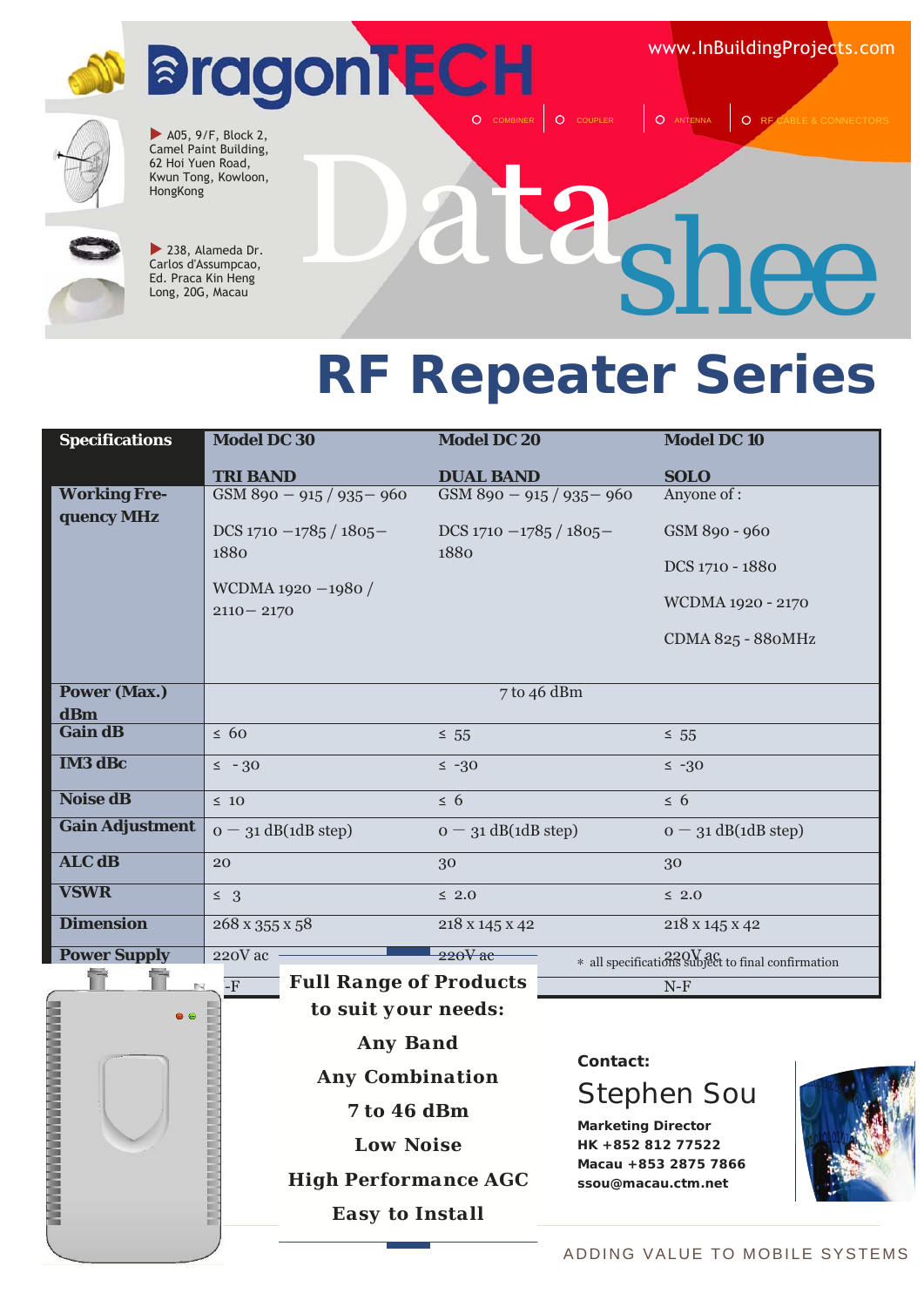www.InBuildingProjects.com



 $\blacktriangleright$  A05, 9/F, Block 2, Camel Paint Building, 62 Hoi Yuen Road, Kwun Tong, Kowloon, HongKong



 $\blacktriangleright$  238, Alameda Dr. Carlos d'Assumpcao, Ed. Praca Kin Heng Long, 20G, Macau

# Data *shee*

O COUPLER **Q** ANTENNA Q RF

### **Dual Band GSM/DCS Repeater**

| <b>Specifications</b>                  | Model DC 20 / 2009                                            |
|----------------------------------------|---------------------------------------------------------------|
| <b>Working Frequency</b><br><b>MHz</b> | $GSM890 - 915 / 935 - 960$<br>DCS $1710 - 1785 / 1805 - 1880$ |
| <b>Power (Max.) dBm</b>                | 7 to 46 dBm                                                   |
| <b>Gain dB</b>                         | $\leq 55$                                                     |
| <b>IM3 dBc</b>                         | $\leq -30$                                                    |
| <b>Noise dB</b>                        | $\leq 6$                                                      |
| <b>Gain Adjustment</b>                 | $o - 31$ dB(1dB step)                                         |
| <b>ALC dB</b>                          | 30                                                            |
| <b>VSWR</b>                            | $\leq 2.0$                                                    |
| <b>Dimension</b>                       | 218 x 145 x 42                                                |
| <b>Power Supply</b>                    | $220V$ ac                                                     |
| <b>Connector</b>                       | $N-F$                                                         |
|                                        |                                                               |

Coverage gaps detected when optimising a network can easily and cost-effectively be covered by deploying a repeater. DragonTECH Repeater has higher output power and lower noise figure than common market offerings.

The Channel Selective Repeater can also be used to generate cost-effective coverage in an indoor environment, typically a building or tunnel. A seamless and continuous coverage is thereby achieved.



*Full Range of Products to suit your needs: Any Band Any Combination 7 to 46 dBm Low Noise High Performance AGC Easy to Install*

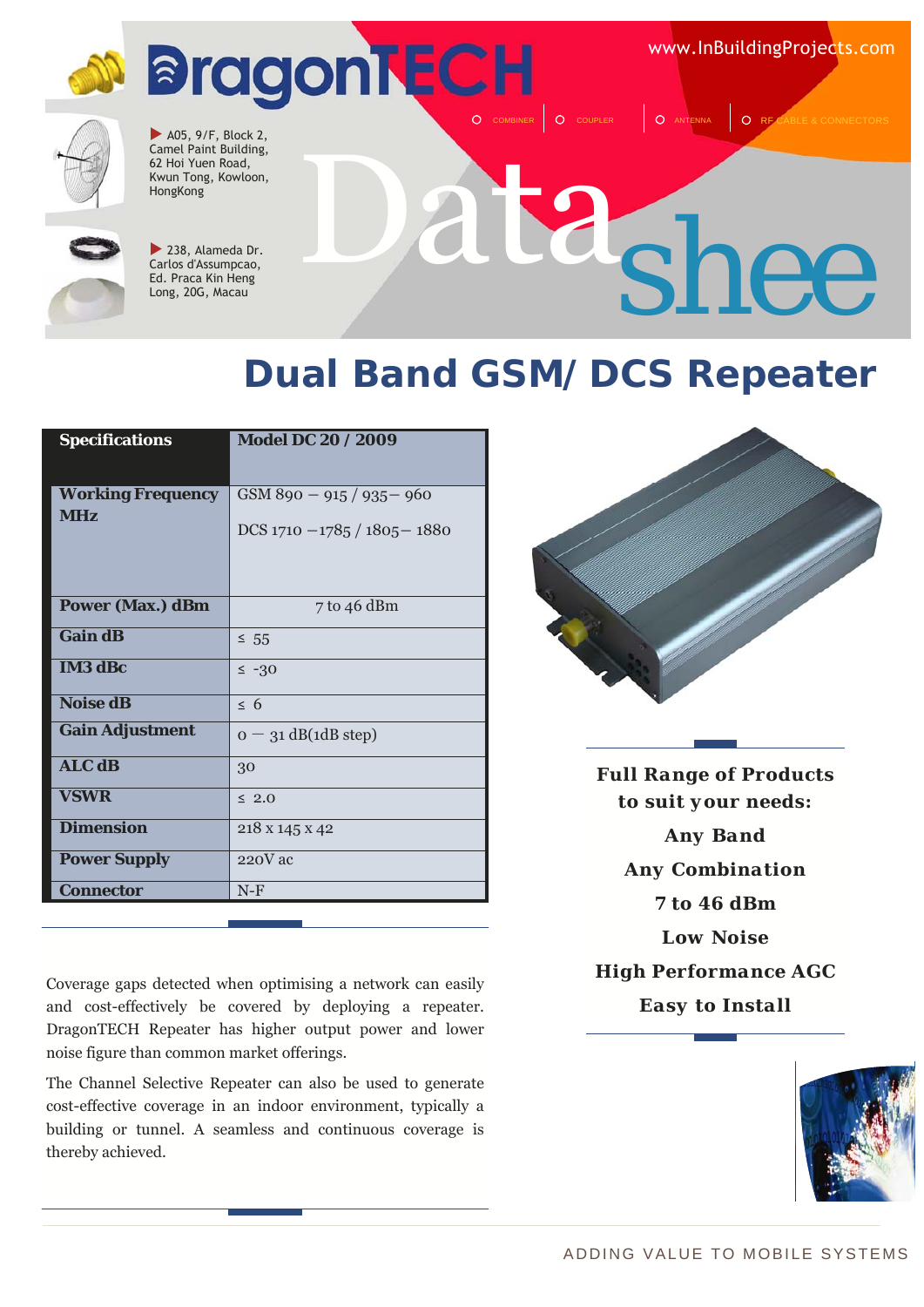www.InBuildingProjects.com



 $\blacktriangleright$  A05, 9/F, Block 2, Camel Paint Building, 62 Hoi Yuen Road, Kwun Tong, Kowloon, HongKong



 $\blacktriangleright$  238, Alameda Dr. Carlos d'Assumpcao, Ed. Praca Kin Heng Long, 20G, Macau

# Data *shee*

O COUPLER Q ANTENNA Q RF

#### **Dual Band GSM/WCDMA Repeater**

| <b>Specifications</b>    | <b>Model DC 21 / 2009</b>  |
|--------------------------|----------------------------|
|                          |                            |
| <b>Working Frequency</b> | $GSM890 - 915 / 935 - 960$ |
| <b>MHz</b>               |                            |
|                          |                            |
|                          | WCDMA 1920-980 /           |
|                          | 2110-2170                  |
| <b>Power (Max.) dBm</b>  | 7 to 46 dBm                |
| <b>Gain dB</b>           | $\leq 55$                  |
| <b>IM3 dBc</b>           | $\leq -30$                 |
| <b>Noise dB</b>          | $\leq 6$                   |
| <b>Gain Adjustment</b>   | $o - 31$ dB(1dB step)      |
| <b>ALC dB</b>            | 30                         |
| <b>VSWR</b>              | $\leq 2.0$                 |
| <b>Dimension</b>         | 218 x 145 x 42             |
| <b>Power Supply</b>      | $220V$ ac                  |
| <b>Connector</b>         | $N-F$                      |

Coverage gaps detected when optimising a network can easily and cost-effectively be covered by deploying a repeater. DragonTECH Repeater has higher output power and lower noise figure than common market offerings.

The Channel Selective Repeater can also be used to generate cost-effective coverage in an indoor environment, typically a building or tunnel. A seamless and continuous coverage is thereby achieved.



*Full Range of Products to suit your needs: Any Band Any Combination 7 to 46 dBm Low Noise Advanced AGC & ALC Easy to Install*

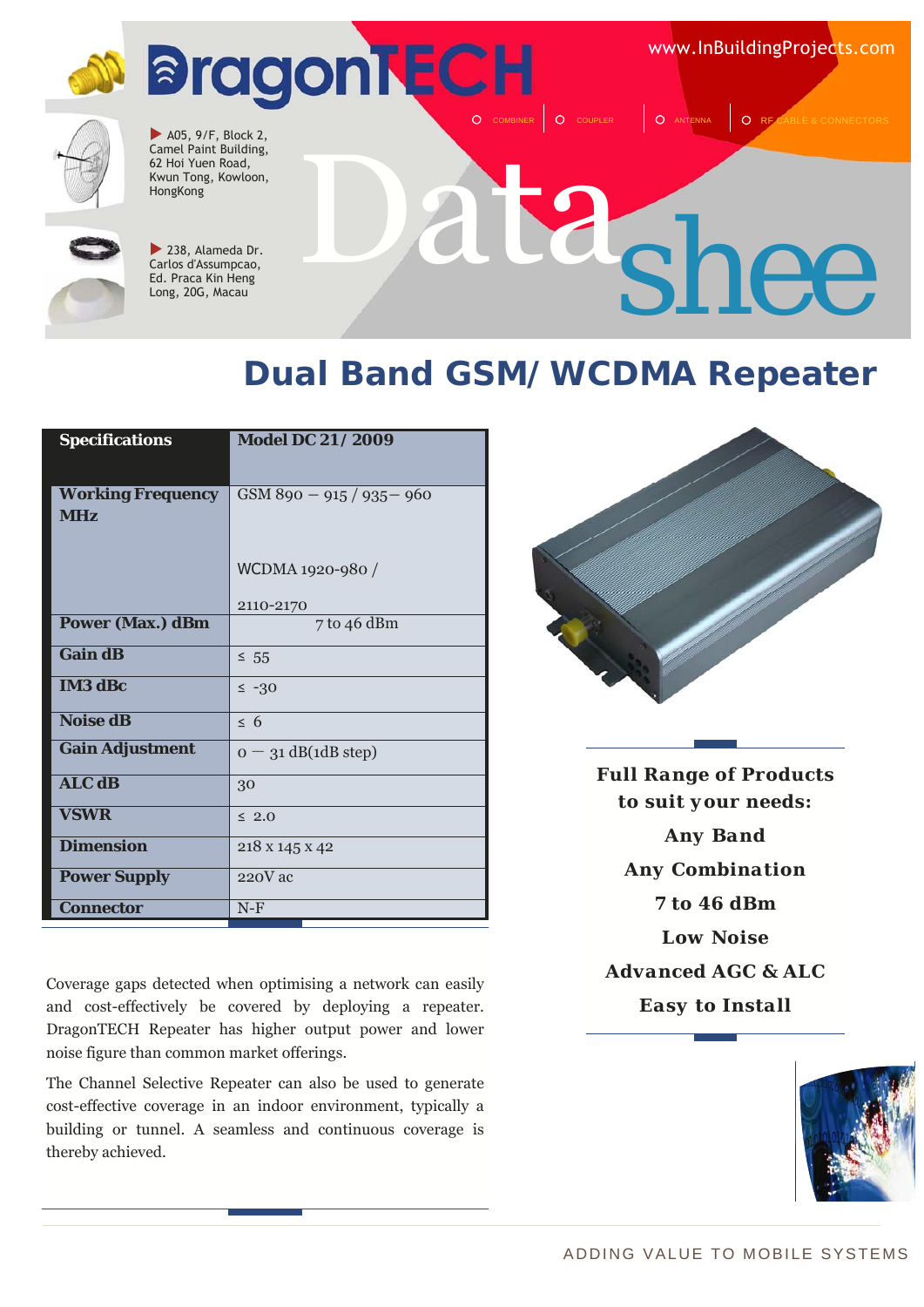www.InBuildingProjects.com



 $\blacktriangleright$  A05, 9/F, Block 2, Camel Paint Building, 62 Hoi Yuen Road, Kwun Tong, Kowloon, HongKong



 $\blacktriangleright$  238, Alameda Dr. Carlos d'Assumpcao, Ed. Praca Kin Heng Long, 20G, Macau

## Data *shee*

O COUPLER Q ANTENNA Q RF

#### **800MHz Tetra / iDen Repeater Series**

| <b>Specifications</b>                  | <b>Model T10B</b>                                              | Model T10C                   |
|----------------------------------------|----------------------------------------------------------------|------------------------------|
|                                        | <b>BAND SELECTIVE</b>                                          | <b>CHANNEL SELECTIVE</b>     |
| <b>Working Fre-</b><br>quency MHz      | Uplink: $806 \sim 821$ MHZ                                     | Uplink: $806 \sim 821$ MHZ   |
|                                        | Downlink : $851 \sim 866$ MHZ                                  | Downlink: $851 \sim 866$ MHZ |
|                                        |                                                                | Channel Frequency to be      |
|                                        | Isolation >110dB                                               | specified                    |
| Power (Max.) dBm                       |                                                                | 20W、10W、5W、2W、1W             |
| Gain dB                                |                                                                | $80 \pm 3$                   |
| IM3 dBc                                |                                                                | $\leq$ - 36                  |
| Noise dB                               |                                                                | $\leq 5$                     |
| <b>Spurious Emission</b><br><b>dBM</b> |                                                                | 9KHz~1GHz ≤-36dBm            |
| Group Delay µs                         |                                                                | $\leqslant$ 5                |
| <b>Ripple dB</b>                       | $\leqslant$ 3                                                  | $\leq 3$                     |
| <b>Gain Adjustment</b>                 |                                                                | $0 - 31$ dB (1dB step)       |
| <b>VSWR</b>                            | $\leq 2.0$                                                     |                              |
| <b>Dimension</b>                       | 300×460×700                                                    |                              |
| Weight (Max.) KG                       | 40                                                             |                              |
| <b>Working Tempera-</b>                | $-20 \sim +55$                                                 |                              |
| ture °C                                |                                                                |                              |
| <b>Humidity %</b>                      | 95<br>$\overline{AC}$ 220 $\overline{C}$ DC 49V or Solar Dower |                              |
| Dower Cupply                           |                                                                |                              |





Coverage gaps detected when optimising a network can easily and cost-effectively be covered by deploying a repeater. DragonTECH Repeater has higher output power and lower noise figure than common market offerings.

The Channel Selective Repeater can also be used to generate cost-effective coverage in an indoor environment, typically a building or tunnel. A seamless and continuous coverage is thereby achieved.

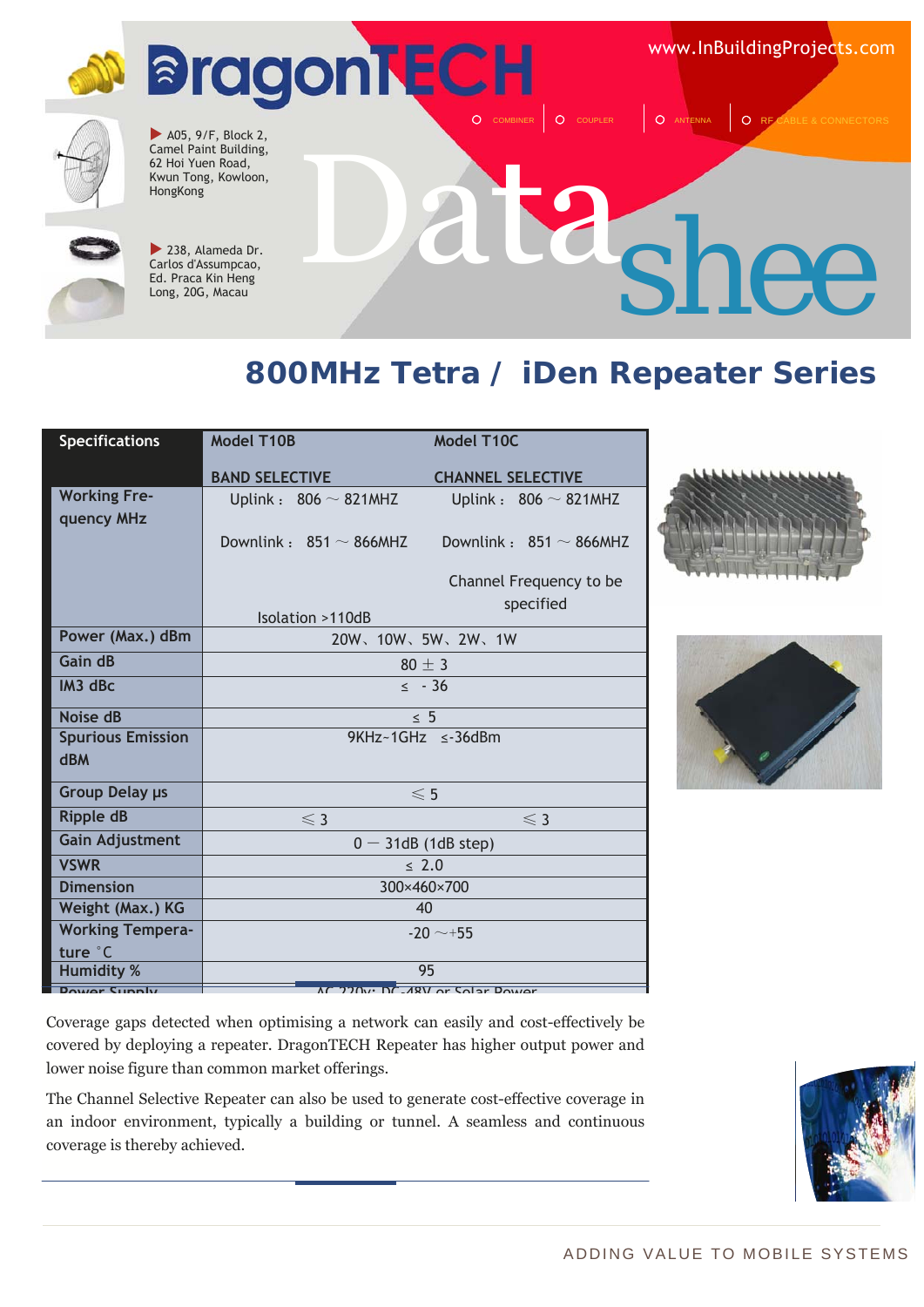www.InBuildingProjects.com



 $\blacktriangleright$  A05, 9/F, Block 2, Camel Paint Building, 62 Hoi Yuen Road, Kwun Tong, Kowloon, HongKong



 $\blacktriangleright$  238, Alameda Dr. Carlos d'Assumpcao, Ed. Praca Kin Heng Long, 20G, Macau

## Data *shee*

 $\begin{array}{|c|c|c|c|c|c|}\n\hline\nO & \text{COUPLER} & O & \text{ANTENNA} & O & \text{RF} \end{array}$ 

#### **800MHz Tetra / iDen Repeater - 2 w**

| Model T10B - 2W              | <b>Specifications</b>                            |                    |
|------------------------------|--------------------------------------------------|--------------------|
| <b>BAND SELECTIVE</b>        | Uplink                                           | Downlink           |
| <b>Frequency Range</b>       | $806 \sim 821 MHz$                               | $851 \sim 866$ MHz |
| <b>Working Bandwidth</b>     | 15MHz                                            | 15MHz              |
| <b>Max. Gain</b>             | $80 \pm 3$ dB                                    | $80 \pm 3$ dB      |
| <b>Manual Gain Control</b>   | 31dB, 1dB step                                   | 31dB, 1dB step     |
| <b>Passband Ripple</b>       | $\leq$ 3dB                                       | $\leq$ 3dB         |
| <b>Max Input Power</b>       | 13dBm                                            | 13dBm              |
| <b>Max Output Power</b>      | 20dBm                                            | 33dBm              |
| <b>IM3</b>                   | $\geqslant$ 40 dBc                               | $\geqslant$ 40 dBc |
| <b>Noise Figure</b>          | $\leqslant$ 5dB                                  | $\leqslant$ 5dB    |
| <b>Delay</b>                 | $<$ 5µS                                          | $<$ 5µS            |
| <b>VSWR</b>                  | $\leqslant$ 1.5                                  | $\leqslant$ 1.5    |
| <b>Connector</b>             | $N-50K$                                          |                    |
| <b>Power Supply</b>          | 170-264V <sub>AC</sub> /50Hz                     |                    |
| <b>Operating Temp. Range</b> | $-25^{\circ}\mathrm{C}\sim+60^{\circ}\mathrm{C}$ |                    |
| <b>Dimension</b>             | $470 \times 300 \times 178$ mm <sup>3</sup>      |                    |
| Weight                       | $\leqslant$ 22kg                                 |                    |



Coverage gaps detected when optimising a network can easily and cost-effectively be covered by deploying a repeater. DragonTECH Repeater has higher output power and lower noise figure than common market offerings.

The Channel Selective Repeater can also be used to generate cost-effective coverage in an indoor environment, typically a building or tunnel. A seamless and continuous coverage is thereby achieved.

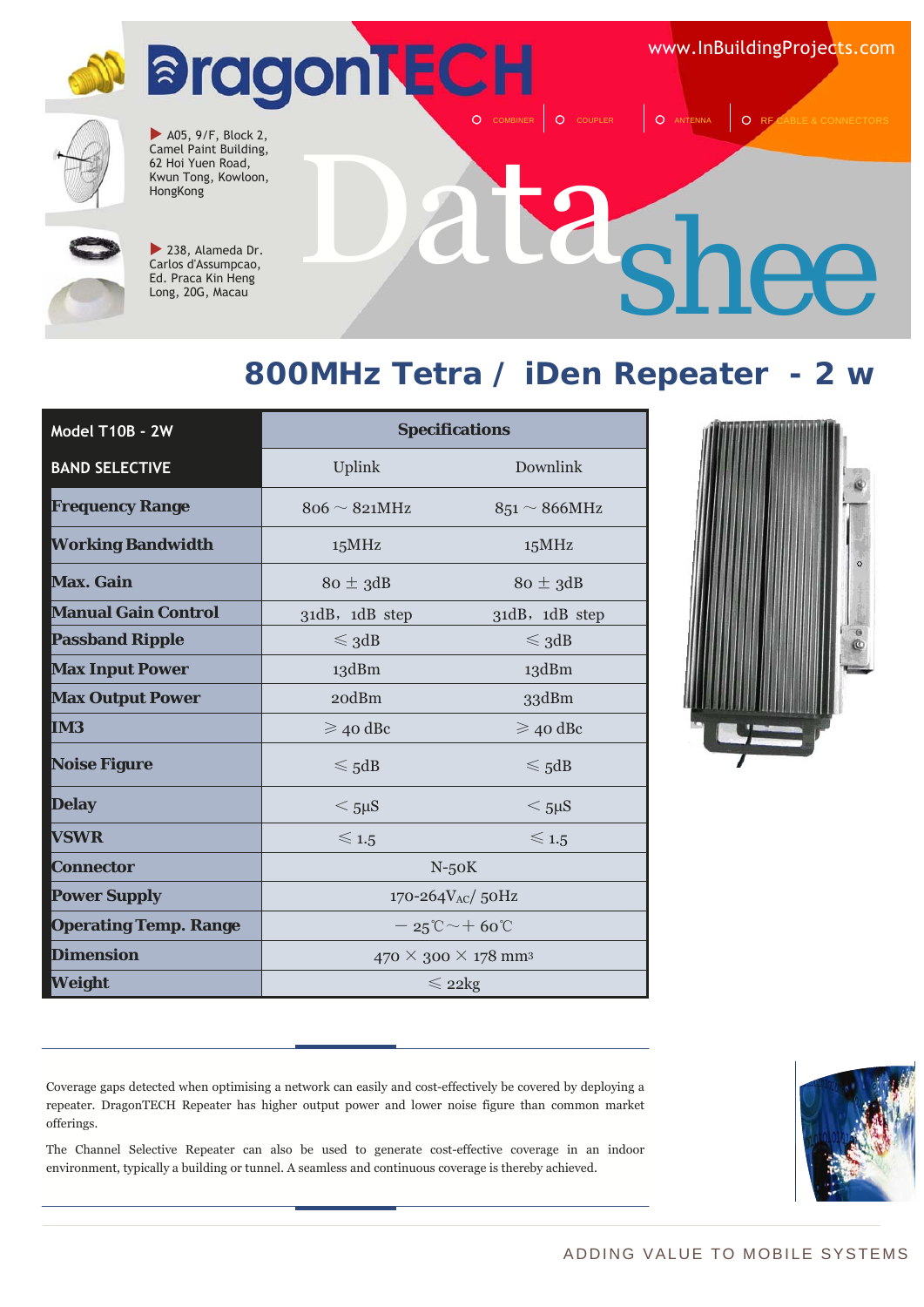**M** BragonTECH O COMBINER O COUPLER **COUPLER** CONNECTION

www.InBuildingProjects.com



 $\blacktriangleright$  A05, 9/F, Block 2, Camel Paint Building, 62 Hoi Yuen Road, Kwun Tong, Kowloon, **HongKong** 



238, Alameda Dr. Carlos d'Assumpcao, Ed. Praca Kin Heng Long, 20G, Macau

# Data *shee*

### **800MHz Tetra / iDen Booster**

| Working       | 800-1000MHZ   |
|---------------|---------------|
| Gain          | 25dB          |
| <b>Output</b> | 40dBm         |
| <b>ALC</b>    | Automatic     |
| <b>Input</b>  | $\geq 15$ dBm |
| <b>Power</b>  | 220vac        |





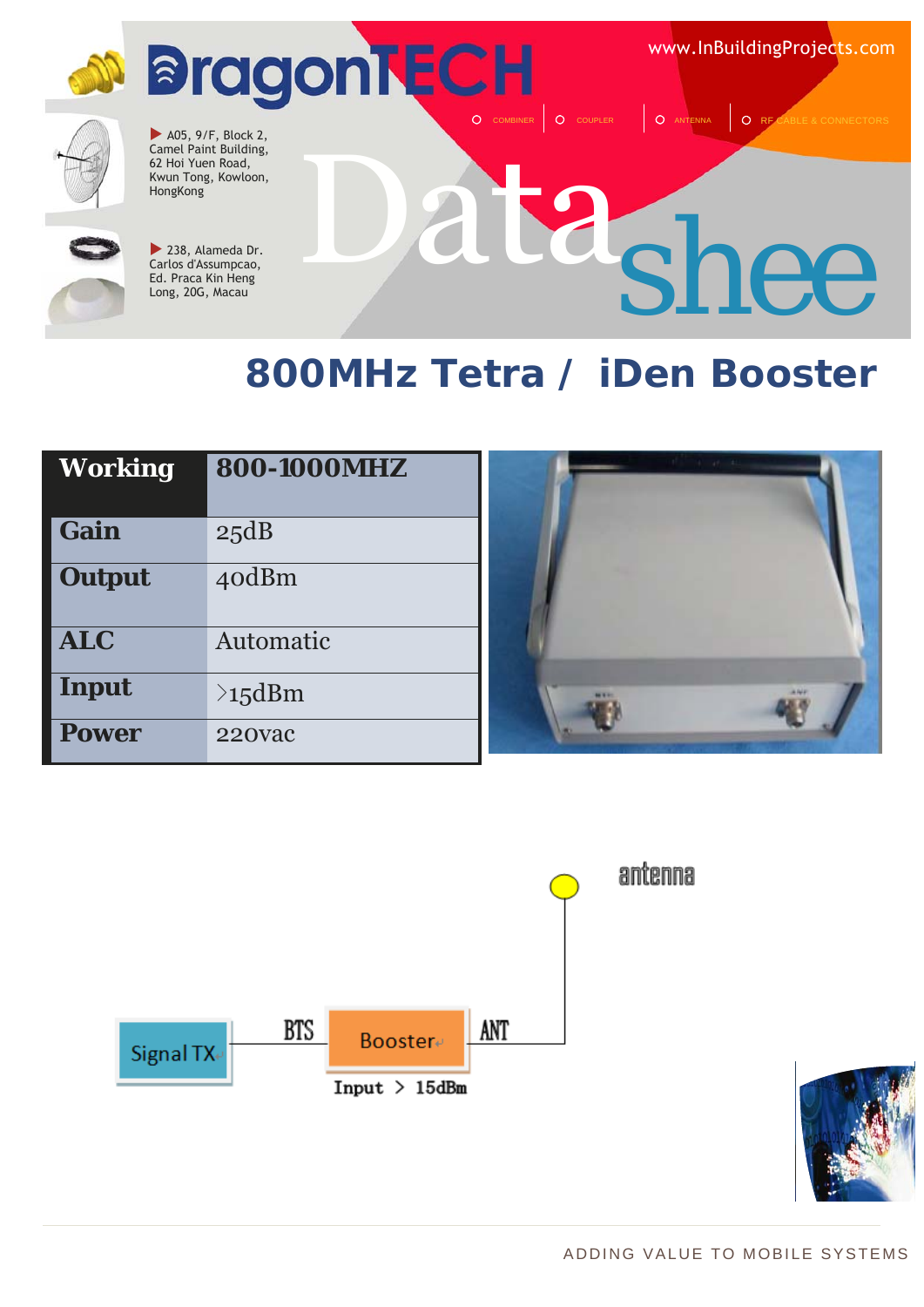www.InBuildingProjects.com



 $\blacktriangleright$  A05, 9/F, Block 2, Camel Paint Building, 62 Hoi Yuen Road, Kwun Tong, Kowloon, HongKong



 $\blacktriangleright$  238, Alameda Dr. Carlos d'Assumpcao, Ed. Praca Kin Heng Long, 20G, Macau

## Data *shee*

O COUPLER | O ANTENNA | O RE

### **CDMA 2000EVDO Repeater**

| <b>Specification</b>                         |                                        | 825~835MHz,870~880MHz                |  |
|----------------------------------------------|----------------------------------------|--------------------------------------|--|
| Gain                                         |                                        | $\geq 55$                            |  |
| <b>Manual Gain Control</b>                   |                                        | $\geq$ 31dB / 1dB step               |  |
| <b>Automatic Level Control</b>               |                                        | $\geq$ 20dB                          |  |
| <b>Output Power</b>                          |                                        | $UL \geq 10$ dBm DL $\geq 10$ dBm    |  |
| Intermodula-                                 | 9KHz~1GHz                              | $\leq$ -36dBm @ 3KHz                 |  |
| tion Products                                | 1GHz~12.7<br>5GHz                      | $\leq$ -30dBm @ 3KHz                 |  |
| Spurious                                     | 9KHz~1GHz                              | $\leq$ -36dBm @ 3KHz                 |  |
| Emission                                     | 1GHz~12.7<br>5GHz                      | $\leq$ -30dBm @ 3KHz                 |  |
| <b>Group Delay</b>                           |                                        | $\leq$ 5µs                           |  |
| <b>Alarm</b>                                 |                                        |                                      |  |
| <b>LED indica-</b>                           | Power LED                              | DC ON/OFF                            |  |
| tion                                         | Alarm LED                              | ALC 1~5dB, orange<br>ALC 20~25dB,red |  |
| <b>Mechanical</b>                            |                                        |                                      |  |
| <b>Dimensions</b><br>$(W \times H \times D)$ | 295x168x53mm                           |                                      |  |
| Weight                                       | $\leq$ 2Kg                             |                                      |  |
| <b>Operating</b><br>Tempera-                 | $-10^{\circ}$ C $\sim$ 50 $^{\circ}$ C |                                      |  |
| <b>Switch</b><br><b>Adapter</b>              | Input AC 110~240V                      |                                      |  |





#### **Features**

• Different modules available for GSM, DCS, WCDMA, WLAN and WiMax

- LED monitor the status of operation
- Normal AC Power Supply
- Intelligent and adjustable AGC Gain
- Intelligent and automatic ALC to control output power at speci‐ fied power

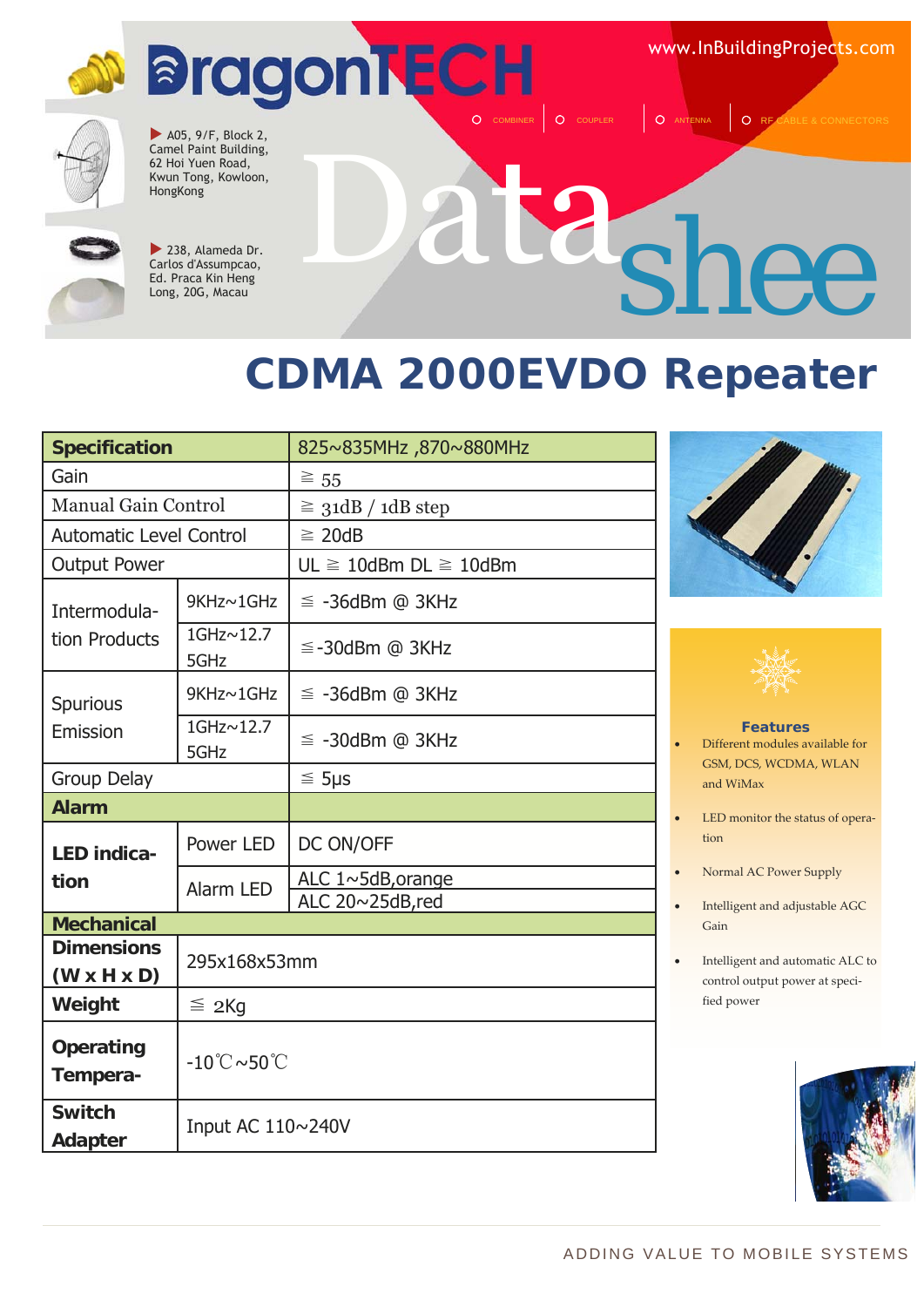www.InBuildingProjects.com



 $\blacktriangleright$  A05, 9/F, Block 2, Camel Paint Building, 62 Hoi Yuen Road, Kwun Tong, Kowloon, HongKong



 $\blacktriangleright$  238, Alameda Dr. Carlos d'Assumpcao, Ed. Praca Kin Heng Long, 20G, Macau

# $2$ <sub>shee</sub>

O COUPLER | O ANTENNA | O RF

#### **Triband EGSM/DCS/WCDMA Repeater**

| <b>Frequency Range</b>                |                                 |                                        | 880~915MHz, 1720-1785MHz,             | 1920-980MHz,     |
|---------------------------------------|---------------------------------|----------------------------------------|---------------------------------------|------------------|
|                                       |                                 | 925~960MHz                             | 1815-1880MHz                          | 2110-2170MHz     |
| Gain                                  |                                 | $\geq 60$ dB                           |                                       |                  |
|                                       | <b>Automatic Level Control</b>  |                                        | $\geq$ 20 dB                          |                  |
| <b>Gain Flatness</b>                  |                                 | $\leq 8$ dB (p-p)                      | $\leq$ 10dB (p-p)                     | $\leq$ 8dB (p-p) |
| <b>Output Power</b>                   |                                 |                                        | $UL \geq 13$ dBm DL $\geq 13$ dBm     |                  |
| <b>Intermodulation</b>                |                                 |                                        | 9KHz~1GHz ≤ -36dBm @ 3KHz             |                  |
| <b>Products</b>                       |                                 |                                        | 1GHz~12.75GHz ≤-30dBm @ 3KHz          |                  |
|                                       |                                 |                                        | 9KHz $\sim$ 1GHz $\leq$ -36dBm @ 3KHz |                  |
| <b>Spurious Emission</b>              |                                 |                                        | 1GHz~12.75GHz ≤ -30dBm @ 3KHz         |                  |
| <b>Group Delay</b>                    |                                 | $\leq$ 5µs                             | $\leq 1.5 \mu s$                      | $\leq 1.5$ µs    |
| <b>Noise Figure</b>                   |                                 |                                        | $\leq 10dB$                           |                  |
| <b>VSWR</b>                           |                                 |                                        | $\leq$ 3                              |                  |
| <b>Alarm</b>                          |                                 |                                        |                                       |                  |
| <b>LED</b>                            | <b>Power LED</b>                | DC ON/OFF                              |                                       |                  |
| <b>Alarm LED</b><br><b>Indication</b> |                                 | ALC 1~5dB, orange                      |                                       |                  |
|                                       |                                 | ALC 20~25dB, red                       |                                       |                  |
|                                       | <b>Mechanical Specification</b> |                                        |                                       |                  |
| <b>Dimension</b>                      |                                 | 268x355x58mm                           |                                       |                  |
| Weight                                |                                 | $\leq 6.5$ Kg                          |                                       |                  |
|                                       | <b>Operating Temperature</b>    | $-10^{\circ}$ C $\sim$ 50 $^{\circ}$ C |                                       |                  |
| <b>AC Power</b>                       |                                 | Input AC 110~240V                      |                                       |                  |





#### **Features**

- Different modules available for GSM, DCS, & WCDMA
- LED monitor the status of operation
- Normal AC Power Supply
- Intelligent and adjustable AGC Gain
- Intelligent and automatic ALC to control output power at specified power

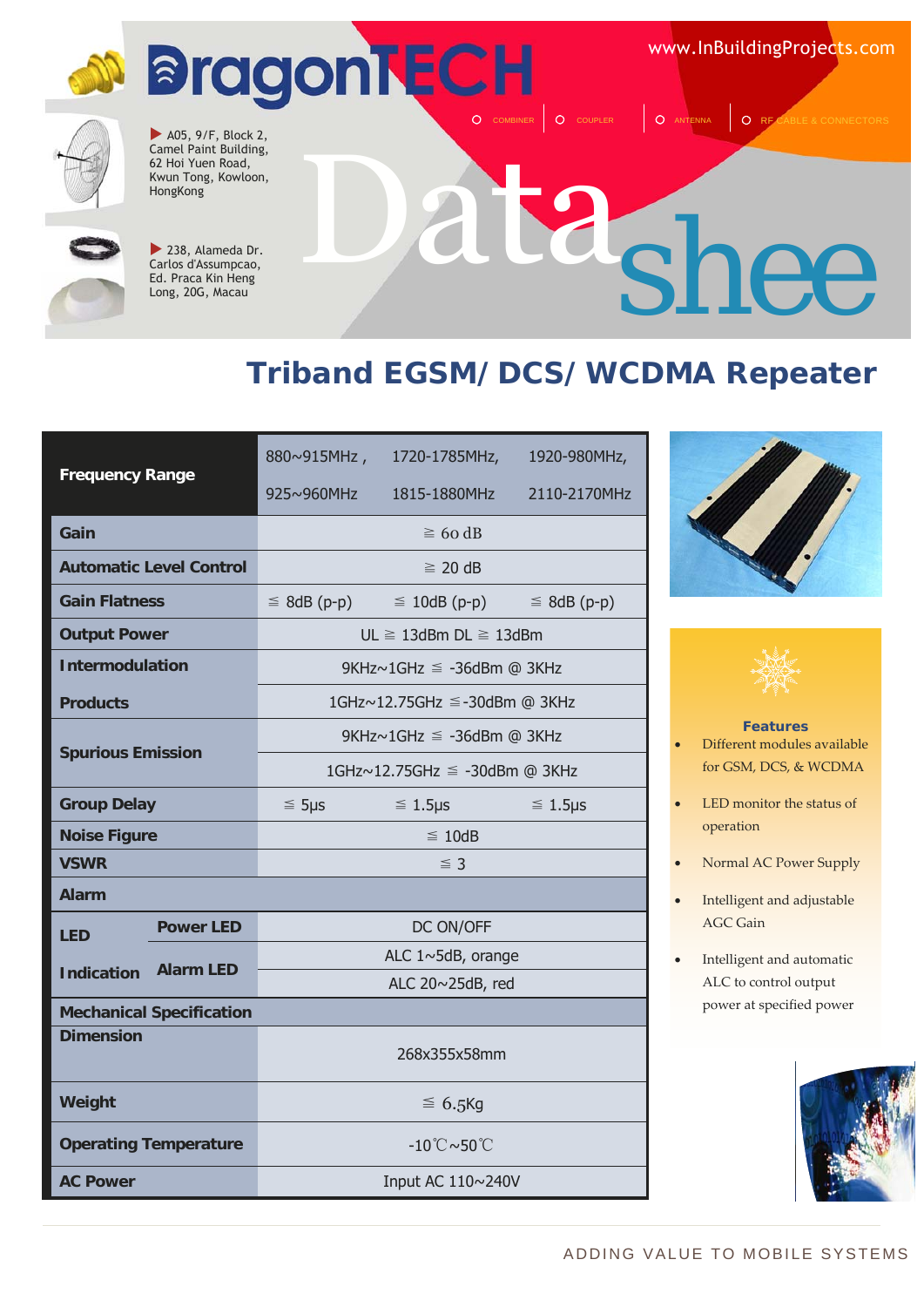www.InBuildingProjects.com



 $\blacktriangleright$  A05, 9/F, Block 2, Camel Paint Building, 62 Hoi Yuen Road, Kwun Tong, Kowloon, HongKong



 $\blacktriangleright$  238, Alameda Dr. Carlos d'Assumpcao, Ed. Praca Kin Heng Long, 20G, Macau

## Data *shee*

O COUPLER | O ANTENNA | O RE

#### **DC10-SOLO-CDMA1900 Repeater**



| Specification                     |                                        | 1903.125-1905.625MHz, 1983.125- |
|-----------------------------------|----------------------------------------|---------------------------------|
|                                   |                                        | 1985.625MHz                     |
| Gain                              |                                        | $\geq 55$                       |
| <b>Automatic Level Control</b>    |                                        | $\geq 20dB$                     |
| <b>Gain Flatness</b>              |                                        | $\leq$ 8dB (p-p),               |
| Manual Gain Control (1dB step)    |                                        | 31dB in steps of 1dB            |
| <b>Output Power</b>               |                                        | UL≧20dBm DL≧20dBm               |
| Intermodulation Prod-             | 9KHz~1GHz                              | $\leq$ -36dBm @ 3KHz            |
| lucts                             | 1GHz~12.75GHz                          | $\leq$ -30dBm @ 3KHz            |
|                                   | 9KHz~1GHz                              | $\leq$ -36dBm @ 3KHz            |
| <b>Spurious Emission</b>          | 1GHz~12.75GHz                          | $\leq$ -30dBm @ 3KHz            |
| Group Delay                       |                                        | $UL \leq 1 \mu s$               |
| 2、Alarm                           |                                        |                                 |
|                                   | Power LED                              | DC ON/OFF                       |
| <b>LED indication</b>             | Alarm LED                              | ALC 1~5dB, orange               |
|                                   |                                        | ALC 20~25dB,red                 |
| <b>3 Mechanical Specification</b> |                                        |                                 |
| Dimensions (W x H x<br>D)         | 295x168x53mm                           |                                 |
| Weight                            | $\leq$ 2.5Kg                           |                                 |
| <b>Operating Tempera-</b><br>ture | $-10^{\circ}$ C $\sim$ 50 $^{\circ}$ C |                                 |
|                                   |                                        |                                 |



#### **Features**

- Different modules available for GSM, DCS, WCDMA, WLAN and WiMax
- LED monitor the status of operation
- Normal AC Power Supply
- Intelligent and adjustable AGC Gain
- Intelligent and automatic ALC to control output power at specified power